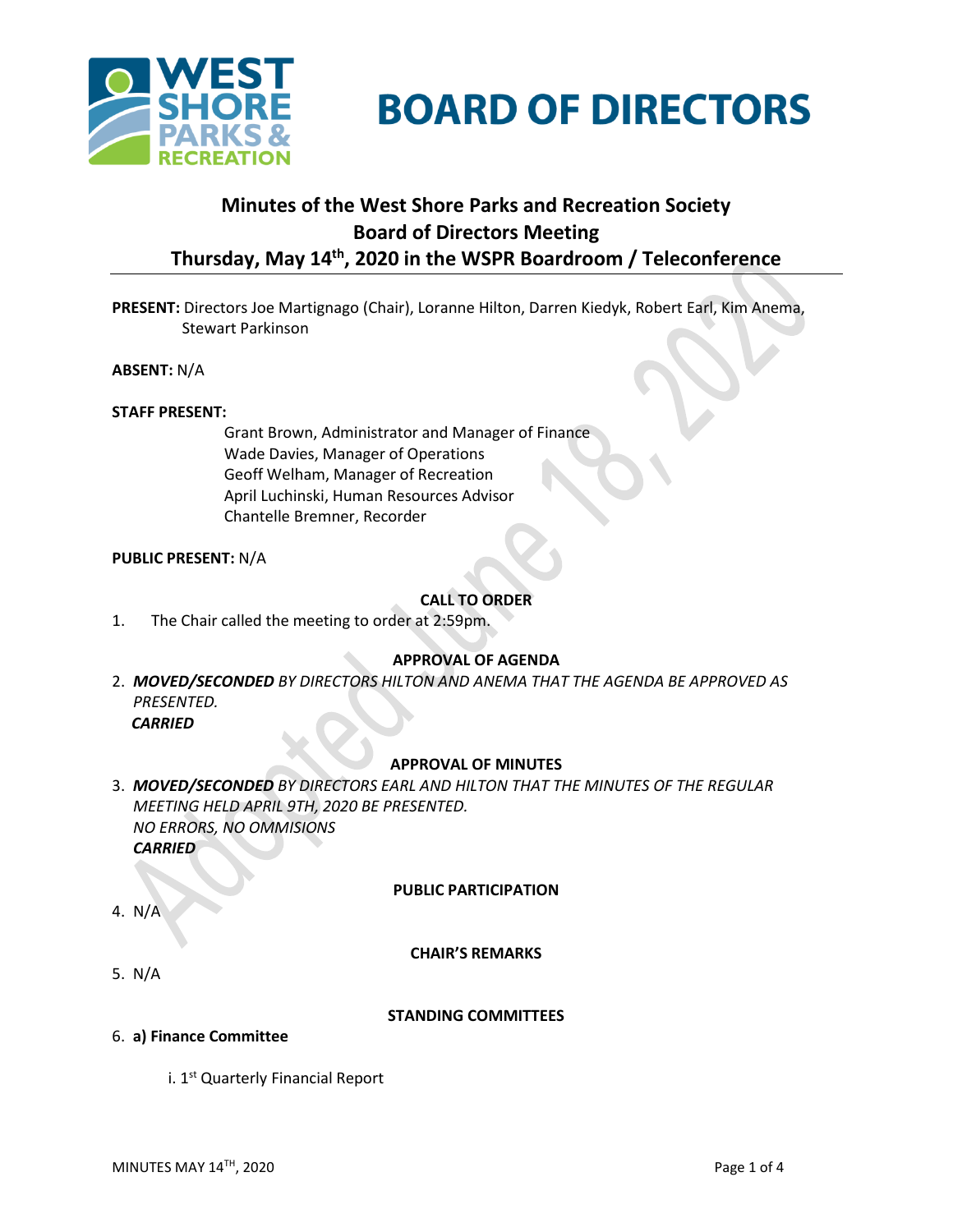Kim Anema, Finance Committee Chair gave a brief synopsis of the 1<sup>st</sup> Quarterly Financial Report.

*MOVED/SECONDED BY DIRECTORS ANEMA AND HILTON THAT THE 1 ST QUARTERLY FINANCIAL REPORT BE APPROVED AS PRESENTED. CARRIED*

# **OLD BUSINESS**

7. N/A

#### **NEW BUSINESS**

#### 8. **a) Board Director Transition**

- i. Changes to the Society Act
- ii. WSPRS Board Director Terms
- i. Commencement Date of New Board Directors

It was discussed that Director Kim Anema is working on changes to the Society Act. The terms and commencement date of new board directors was also discussed.

#### APRIL LUCHINSKI JOINED THE MEETING AT 3:10PM.

# **FOR INFORMATION**

#### 9. **a) Administrator's Report**

*Administrator, Grant Brown highlighted the following:*

# **Administration/Human Resources**

We remain committed to following the safety guidelines put in place by local health authorities and therefore facilities remain closed during COVID-19 for the time being, apart from the re-opening of the golf course on May 6th.

An RFP for Recreation Management Software has been posted on BCBid and closes June 4th.

We have appointed an accounts clerk to the Finance Supervisor position on a 3-month term. She will be taking on more senior finance duties and some of her current responsibilities will be redirected to the other accounts clerk.

Human Resources has begun developing a Health & Safety policy in regards to Covid-19 to guide us moving forward.

Work continues on our records management policy as we move towards a greater use of electronic media as a means of file management.

#### **Operations**

While the facility has been closed, the maintenance staff, while adhering to social distancing have been giving the floors a shine, and the walls a fresh coat of paint.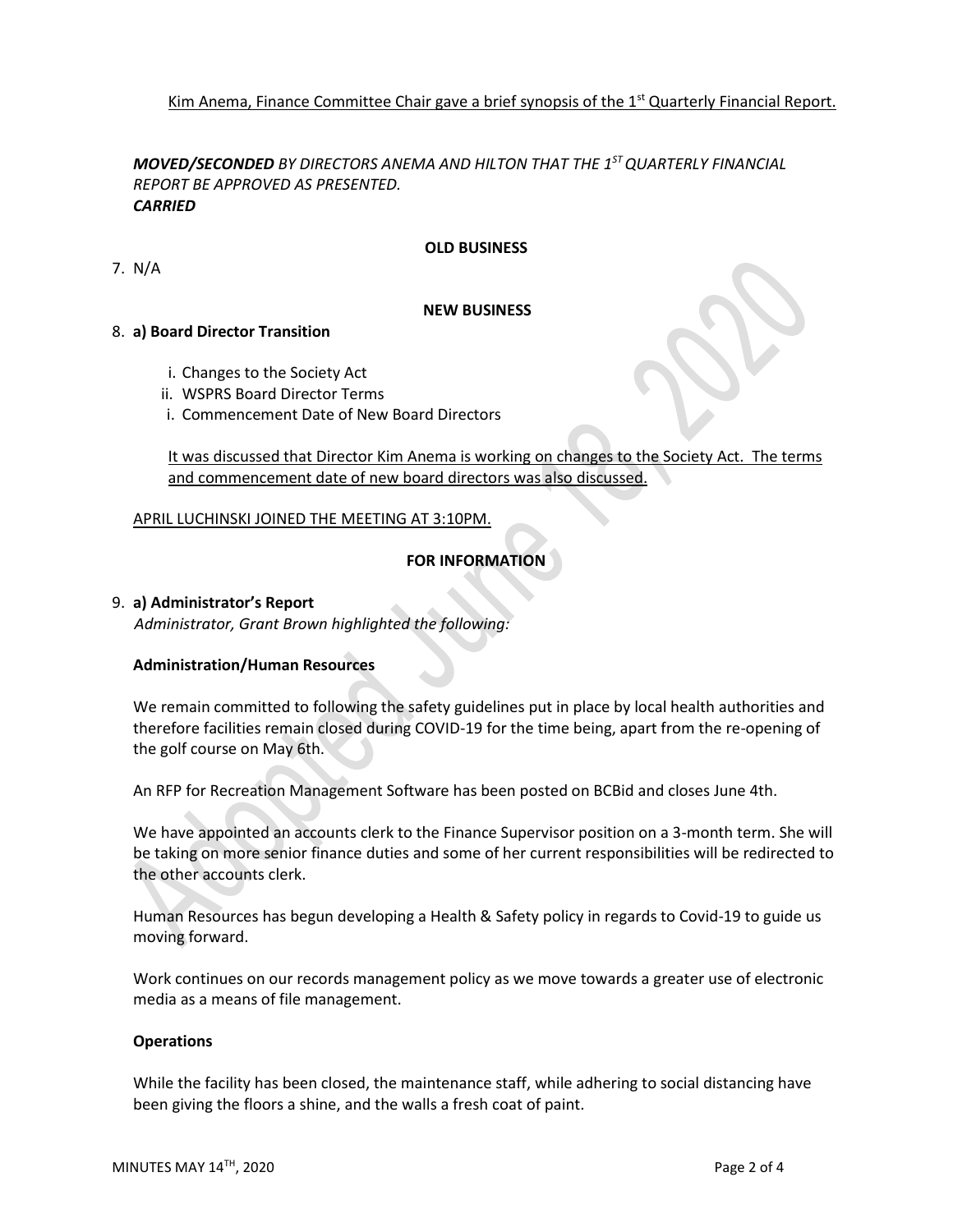The septic tank and system has been decommissioned at Centennial Centre and we are now connected to the Langford sewer system. The Parks crew will be landscaping the area and doing an overhaul on the Centre grounds this week.

The twenty-seven year old air handling units on the Centennial Centre building have also been replaced with new efficient models that are now connected to our central digital control.

Also connected to the central digital control system are the new computer boards that have been installed for the Fieldhouse and Clubhouse air handling units.

While the hot tub has been emptied, an engineer looked at some of the stress fractures in the concreate of the tub. He has given it a good bill of health with some suggestions for sealing around the jets and the two main drains which are in the process of being completed over the next couple of weeks.

We have completed the BC Hydro Clean BC grant documentation for the pool dehumidification system which will reclaim heat from the pool AHU and use it to heat the leisure pool, main pool, and change rooms. The value of the grant is \$68,400. This will reduce the natural gas consumption by 2,318 GJ/year and green house gas emissions by 114 tonne CO2/year and save the facility \$19,176 per year.

Polar engineering has done preliminary engineering and costing for the JDF Arena floor replacement and heat exchange. The next step will be going to tender for a structural engineer and architect. The parks department continues to make our grounds look beautiful and the extra rest on the fields has them looking amazing.

# **Programs**

The golf course re-opened on Wednesday, May 6th. To ensure the course operates safely, staff will supervise the first tee box to ensure social distancing is adhered to and the pay meter is disinfected after each use. To reduce points of touch, the pin flags will be set with a raised cup.

A "Parks Ambassador" program will also kick off upon the opening of the golf course. Parks Ambassadors will be responsible for patrolling the golf course and Lower Park gently reminding golfers to adhere to social distancing practices while playing. Reception, Finance, and Program staff will each provide staff to support this initiative. As restrictions are lifted and more outdoor space opens up, this program will continue to evolve.

Due to the uncertainty of the restrictions surrounding COVID-19, changes have been made to our summer camp offerings. Additional modifications may be implemented based on the potential lifting of Federal/Provincial and local authority restrictions.

WSPRS is extremely lucky to have such an amazing site where camps can be spread out to ensure compliance with social distancing guidelines and health policies but some adaptations have been put in place at this time including: reduction of camp size to 10, enhanced cleaning procedures, the cancellation of bus trips, out trips and swimming activities, and the majority of the camp day will be spent outside where possible. Enhanced COVID-19-based summer camp policies and procedures will also be sent out and signed off by parent or guardians prior to starting camp.